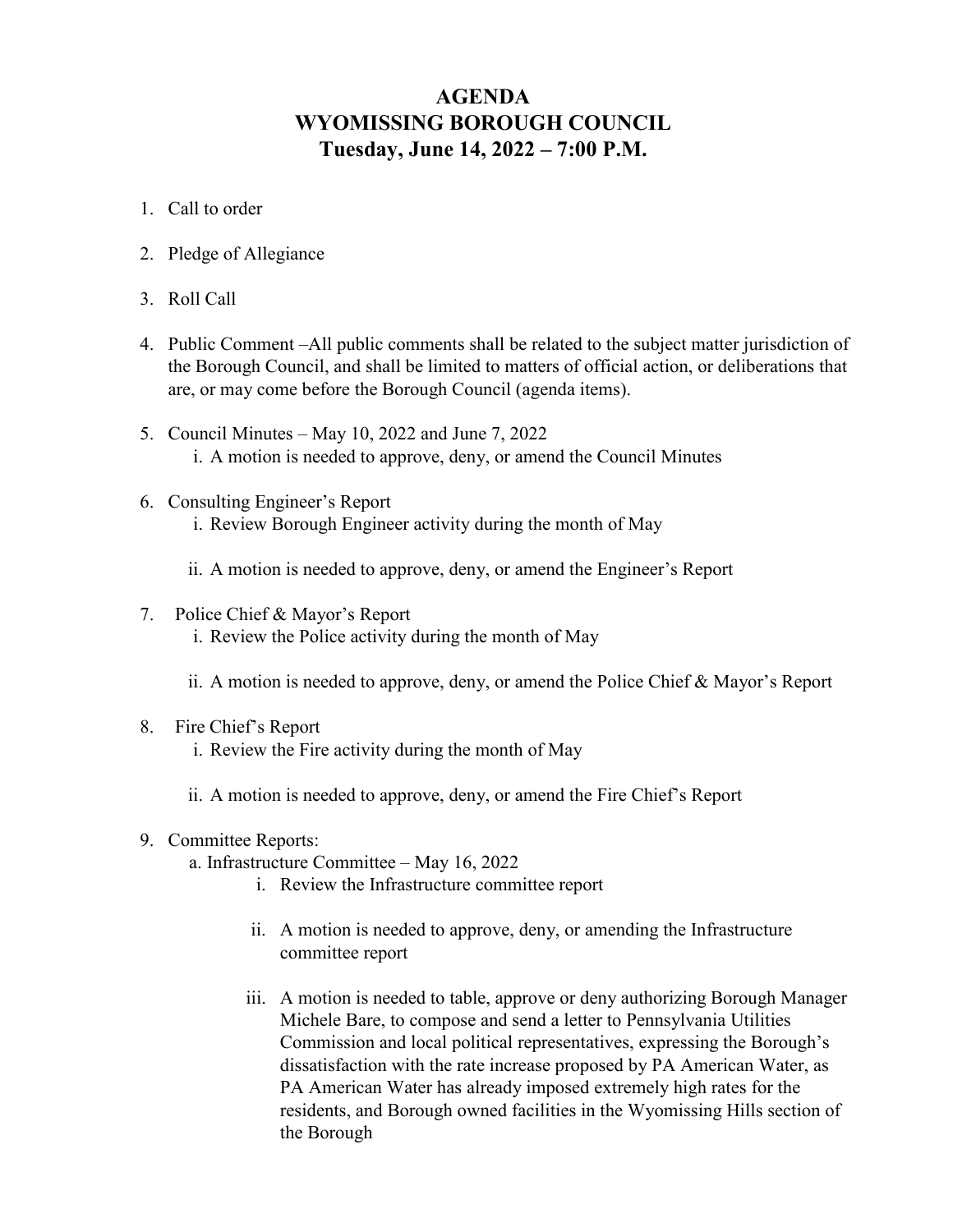- iv. A motion is needed to table, approve, or deny authorizing advertisement of the 2022 50/50 Sidewalk Repair bid documents
- v. A motion is needed to table, approve, or deny awarding the 2018 Green Light Go project to Telco Inc., in the amount of \$159,514.25, contingent upon Telco providing the last page of the bid form submission page with contractor signatures and information, the Disclosure of Lobbying Activity Form, and the list of proposed subcontractors
- vi. A motion is needed to table, approve, or deny awarding the 2019 Green Light Go project to TELCO in the amount of \$105,096, contingent upon TELCO providing the last page of the bid form submission page with contractor signatures and information, the Disclosure of Lobbying Activity Form, and the list of proposed subcontractors
- vii. A motion is needed to ratify prior authorization for Borough Manager Michele Bare to compose a Letter of Authorization for the sale of Tower 79, and to act on behalf of the Borough during the transaction. This motion shall be ratified during the next regularly scheduled Council meeting in June, 2022
- b. Library Board May 16, 2022
	- i. Review the Library Board report
	- ii. A motion is needed to approve, deny, or amend the Library Board report
- c. Personnel Committee May 17, 2022
	- i. Review the Personnel committee report
	- ii. A motion is needed to table, approve, or deny authorizing the hiring of a new Public Works employee to fill a currently vacant Public Works position of which has been budgeted for in 2022, all contingent upon successful completion of the drug testing and background screening
	- iii. A motion is needed to approve, deny, or amend the Personnel committee report
- d. Recreation Board May 17, 2022
	- i. Review the Recreation Board report
	- ii. A motion is needed to table, approve, or deny waiving up to \$500 of the total pool membership fee for two adults and nine children, pending the Wyomissing Area Education Foundation's decision on their contribution towards the pool membership
	- iii. A motion is needed to approve, deny, or amend the Recreation Board report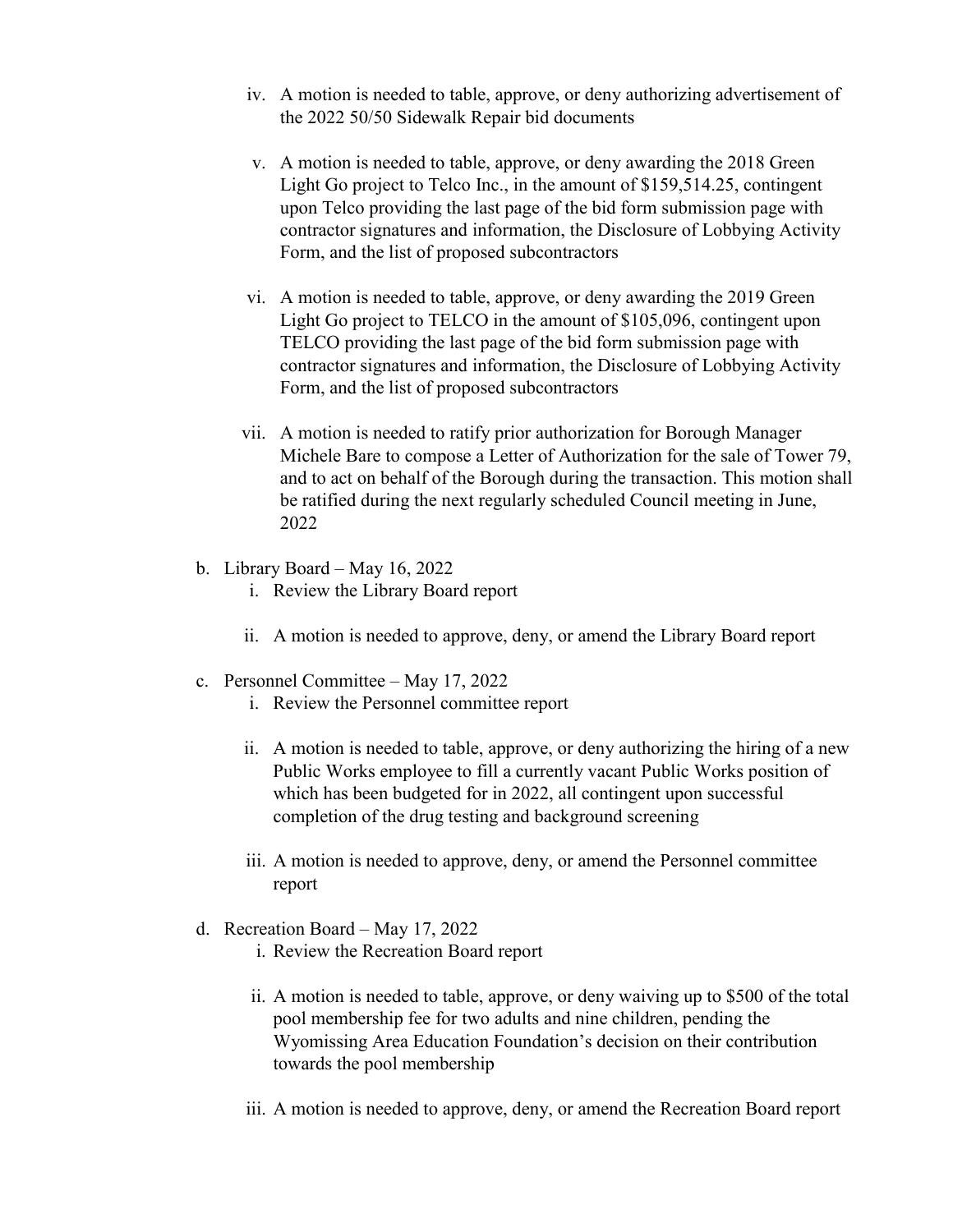- e. Fire and Police Committee May 23, 2022
	- i. Review the Fire and Police committee report
	- ii. A motion is needed to table, approve, or deny authorizing the handicapped parking space request for 1529 Garfield Avenue
	- iii. A motion is needed to table, approve, or deny authorizing the Miles for Maria 5K event to be held in the Borough parklands on August 14, 2022
	- iv. A motion is needed to table, approve, or deny authorizing the I Am Able Duathlon event to be held on September 18, 2022, requiring the street closure of Reading Boulevard from Logan Avenue to Lake Avenue
	- v. A motion is needed to approve, deny, or amend the Fire and Police committee report
- f. Economic Development Committee May 26, 2022
	- i. Review the Economic Development committee report
	- ii. A motion is needed to table, approve, or deny authorizing the date change of the Economic Development committee meeting from July 28, 2022 to July 21, 2022
	- iii. A motion is needed to approve, deny, or amend the Economic Development committee report
- g. Planning Commission June 6, 2022
	- i. Review the Planning Commission report
	- ii. A motion is needed to table, approve, or deny waiving the formal land development requirements for 1209 and 1211 Penn Avenue to convert from single family to mixed use properties, subject to review and approval of a DEP Planning Module Exemption Request
	- iii. A motion is needed to table, approve, or deny executing and submitting the Planning Consistency Letter for the Act 13 grant application
	- iv. A motion is needed to table, approve, or deny executing and submitting the Planning Consistency Letter for the GTRP grant application
	- i. A motion is needed to approve, deny, or amend the Planning Commission report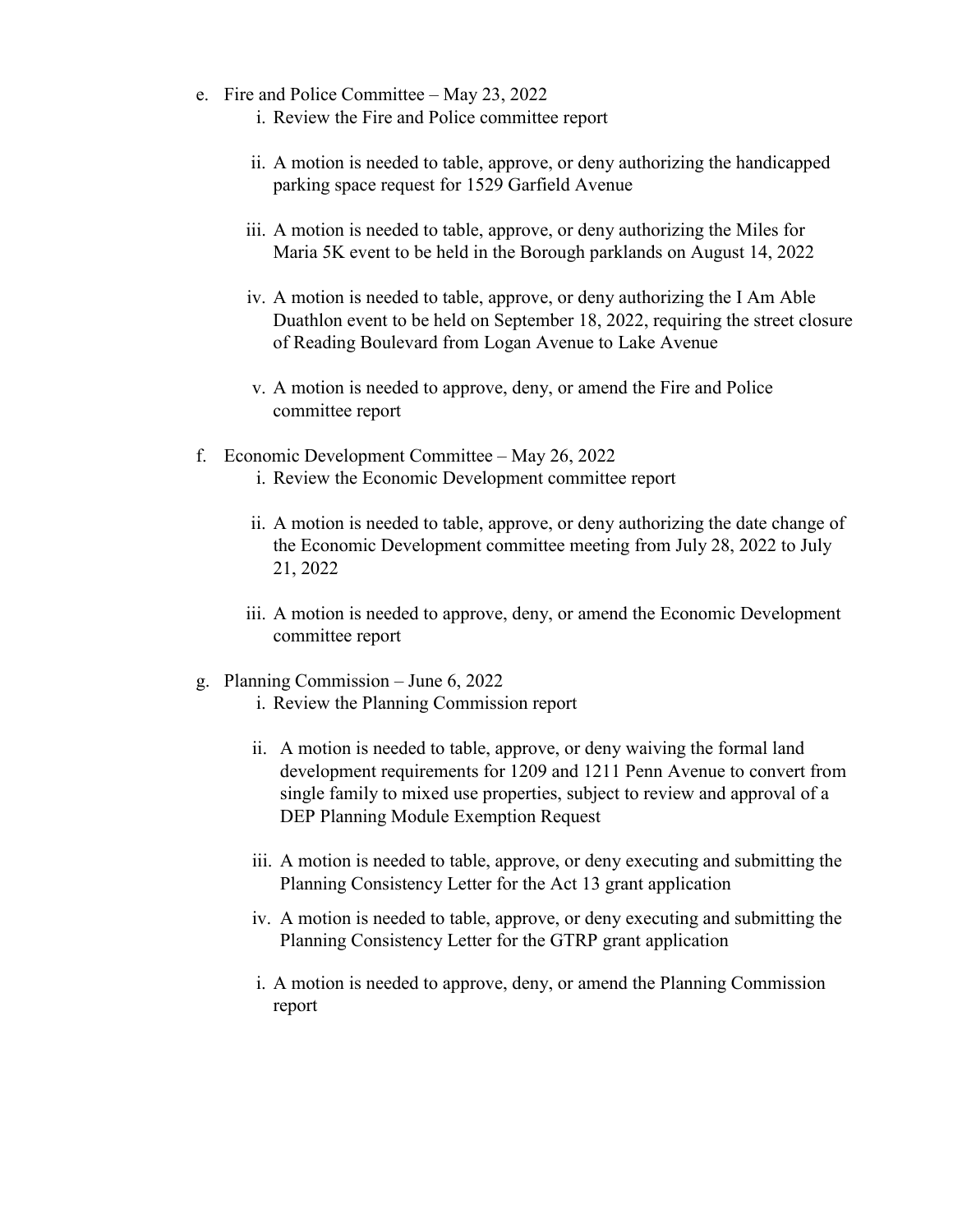- h. Finance & Administration Committee June 8, 2022
	- i. Review the Finance & Administration committee report
	- ii. A motion is needed to table, approve, or deny authorizing the investment of funds in an amount to be determined, into the Pennsylvania Local Government Investment Trust (PLGIT), based on the investment strategy as prepared by Business Manager Phyllis Smith. The committee also recommends Council authorize Business Manager Phyllis Smith to prepare the PLGIT application on behalf of the Borough to open investment accounts, and to authorize Borough Solicitor Christopher Hartman to review the necessary Resolution as provided by PLGIT, for recommendation to Council during the June 2022 Council meeting
	- iii. **RESOLUTION NO. 2022-20** Accompanying the Pennsylvania Local Government Investment Trust (PLGIT) discussion; **Resolution will be made available to Council before the Council meeting.**
	- iv. A motion is needed to table, approve, or deny adopting Resolution No. 2022-20, as to authorizing Borough administration to complete the application process to open Pennsylvania Local Government Investment Trust (PLGIT) account(s) for investment purposes
	- v. A motion is needed to table, approve, or deny authorizing the \$74,499.50 second quarter payment for the 2022 MMO contribution
	- vi. A motion is needed to table, approve, or deny rejecting the request for a refund for the penalty fee on the utility account for the resident of 4 Wyomissing Boulevard, due to the fact that the resident has already had a penalty fee refunded, and past practice in the Borough is to only allow for one penalty refund per utility account
	- vii. A motion is needed to table, approve, or deny authorizing the implementation of a 10% United States Veterans Discount for veterans registering for MyRec memberships and programs for themselves only
	- viii. A motion is needed to table, approve, or deny authorizing the salary adjustment for the current Police Department Administrative position
		- ix. A motion is needed to table, approve, or deny adopting the policy to permit Councilmembers serving on specific committees, Commissions, or Board, to correct any errors or omissions in submitted meeting minutes from the respective meeting, before or during the preceding regularly scheduled Council meeting. Council will have the final vote to approve, deny, or table the correction of errors or omissions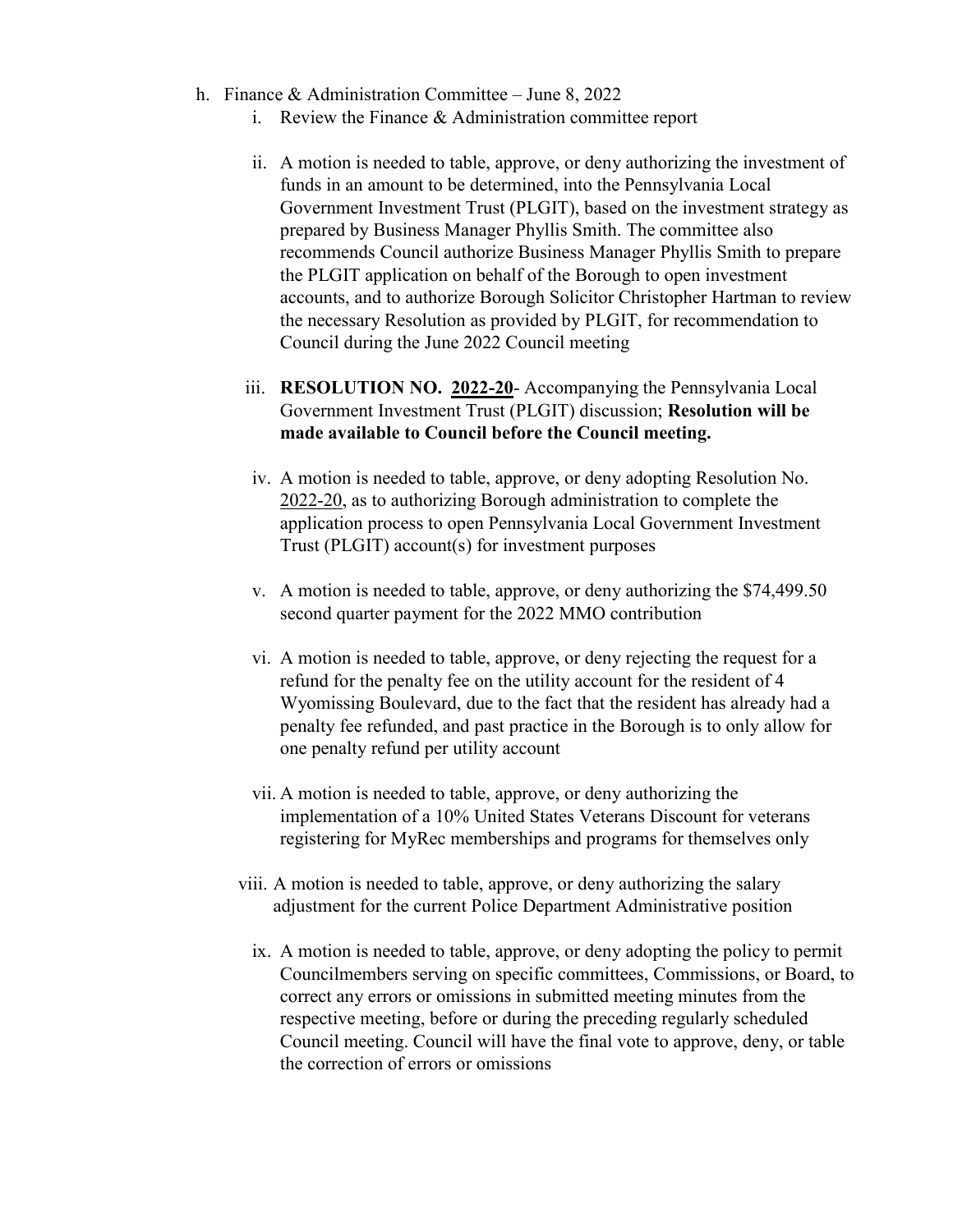- x. A motion is needed to table, approve, or deny authorizing Wexcon Inc., to move forward with the Garfield Avenue valve replacement project for an approximate cost of \$9,000-\$13,000. The final cost will be determined once the site excavation occurs
- xi. **RESOLUTION NO. 2022-18** A RESOLUTION OF THE COUNCIL OF THE BOROUGH OF WYOMISSING, BERKS COUNTY, PENNSYLVANIA, AMENDING RESOLUTION 2021-26 TO AMEND THE AUTHORIZATION AND DESIGNATION OF PENSION PLAN OFFICIALS FOR THE BOROUGH PENSIONS, SPECIFICALLY NATIONWIDE PENSION CASES 632-80006, 632-80007 AND 632-80043
- xii. A motion is needed to table, approve, or deny adopting Resolution No. 2022-18, as to updating signatures on file for previously designated pension plan officials
- xiii. **RESOLUTION NO. 2022-19** A RESOLUTION OF THE COUNCIL OF THE BOROUGH OF WYOMISSING, BERKS COUNTY, PENNSYLVANIA AUTHORIZING THE SUBMITTAL AND MODIFICATION OF PENNSYLVANIA DEPARTMENT OF TRANSPORTATION DOTGRANT OBJECTS.
- xiv. A motion is needed to table, approve, or deny adopting Resolution No. 2022-19, as to updating the approved Borough signors authorized to execute all documents related to grant funding from PennDOT for the Fourth Street multi-modal grant award
- xv. A motion is needed to approve, deny, or amend the Finance & Administration committee report

## 10. Borough Manager's Report

- i. Review the Borough Manager's Report
- ii. The Western Berks Water Authority meeting minutes from the May 9, 2022 meeting are included in your Council packet
- iii. A motion is needed to table, approve, or deny accepting the resignation of Parks and Recreation Director Daniel Macrina, dated May 31, 2022, effective June 17, 2022
- iv. A motion is needed to table, approve, or deny hiring Peter Beck as the part-time Recreation Director, effective immediately, through September 5, 2022
- v. Borough Hall will be closed on Monday, July  $4<sup>th</sup>$  in observance of the holiday
- vi. A motion is needed to approve, deny, or amend the Borough Manager's Report